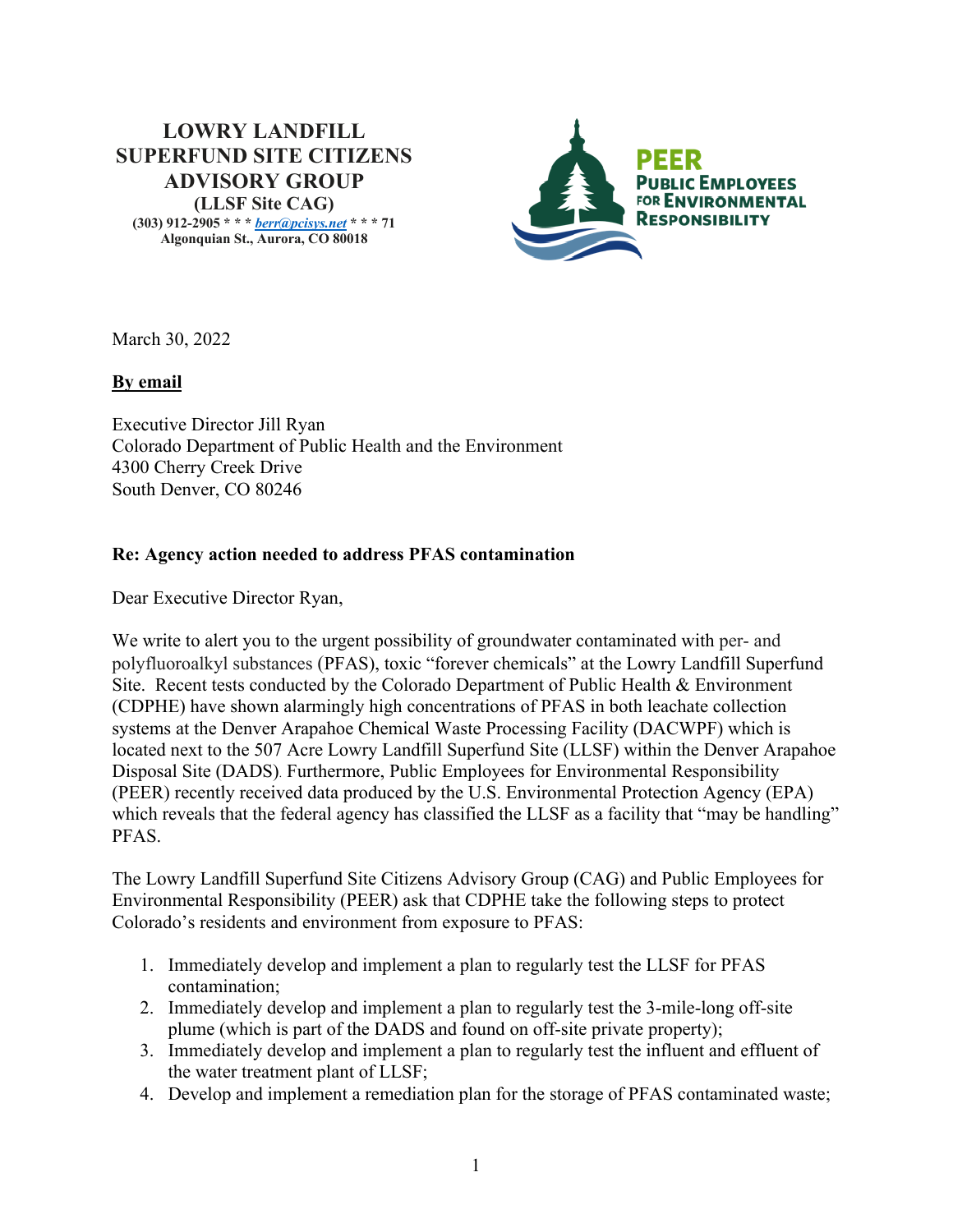- 5. Issue a notice to the communities with drinking water that may be contaminated with PFAS from LLSF; and
- 6. Schedule a meeting with the undersigned staff to discuss the issue further.

## **Overview of PFAS & Health Effects**

As CDPHE is aware, PFAS as a class, are highly persistent chemicals, which means they are inherently hazardous to human health and the environment. The high persistence of PFAS means that there is a high probability of widespread and long-lasting effects.<sup>1</sup> Highly persistent chemicals, with a consistent rate of emission, will attain higher concentrations in the environment, necessarily leading to "widespread, long-lasting, and increasing contamination."<sup>2</sup>

Aside from persistence, PFAS present additional hazards to human health and the environment. Although we have toxicity information on only a fraction of PFAS, some are likely carcinogens; others have been linked to growth, learning, and behavioral problems in infants and children; fertility and pregnancy problems, including pre-eclampsia; interference with natural human hormones; increased cholesterol; and immune system problems.<sup>3</sup> Specifically, links between PFOA and high cholesterol, thyroid disease, pregnancy-induced hypertension, ulcerative colitis, and kidney and testicular cancer are well established.4

# **PFAS Contamination in LLSF**

In October 2021, PEER received a data set from the U.S. Environmental Protection Agency (EPA) through a Freedom of Information Act Request with information on some 120,000 facilities that "may be handling" PFAS.<sup>5</sup> Despite likely being an undercount, this figure is over three times higher than outside experts had previously estimated. Even though this shows a scale of potential PFAS contamination previously unheard of, EPA has still not regulated PFAS, leaving states with the burden of cleaning up these toxic chemicals. PEER's data shows the Lowry Landfill as a facility listed within EPA's data set that "may be handling" PFAS (see Figure 1).

<sup>3</sup> U.S. DEPT. OF HEALTH AND HUMAN SERVICES, AGENCY FOR TOXIC SUBSTANCES AND DISEASE

REGISTRY, TOXICOLOGICAL PROFILE FOR PERFLUOROALKYLS (May 2021),

https://www.atsdr.cdc.gov/toxprofiles/tp200.pdf.

https://peer.org/blog-revealed-epa-data-on-potential-pfas-sites/.

<sup>1</sup> Ian T. Cousins, et.al., *Why is high persistence alone a major cause of concern?*, DOI: 10.1039/C8EM00515J (Perspective) 21 ENVIRON. SCI.: PROCESSES IMPACTS 781-792 (2019), https://pubs.rsc.org/en/content/articlehtml/2019/em/c8em00515j.

<sup>2</sup> *Id.*, *see also* Carol F. Kwiatkowski et. al., *Scientific Basis for Managing PFAS as a Chemical Class*, ACS PUBLICATIONS, (June 30, 2020) https://pubs.acs.org/doi/10.1021/acs.estlett.0c00255.

<sup>4</sup> Elsie M. Sunderland et. al., *A Review of the Pathways of Human Exposure to Poly- and Perfluoroalkyl Substances (PFASs) and Present Understanding of Health Effects*, 29 J. OF EXPOSURE SCIENCE AND ENVT'L EPIDEMIOLOGY no. 2, (2018), https://pubmed.ncbi.nlm.nih.gov/30470793/.

<sup>5</sup> PEER mapped the EPA data at: https://peer.org/areas-of-work/public-health/pfas/pfas-map-generation-disposal/ *See also*, Tim Whitehouse, *Revealed EPA Data on potential PFAS Sites*, PEER, (Oct. 17, 2021)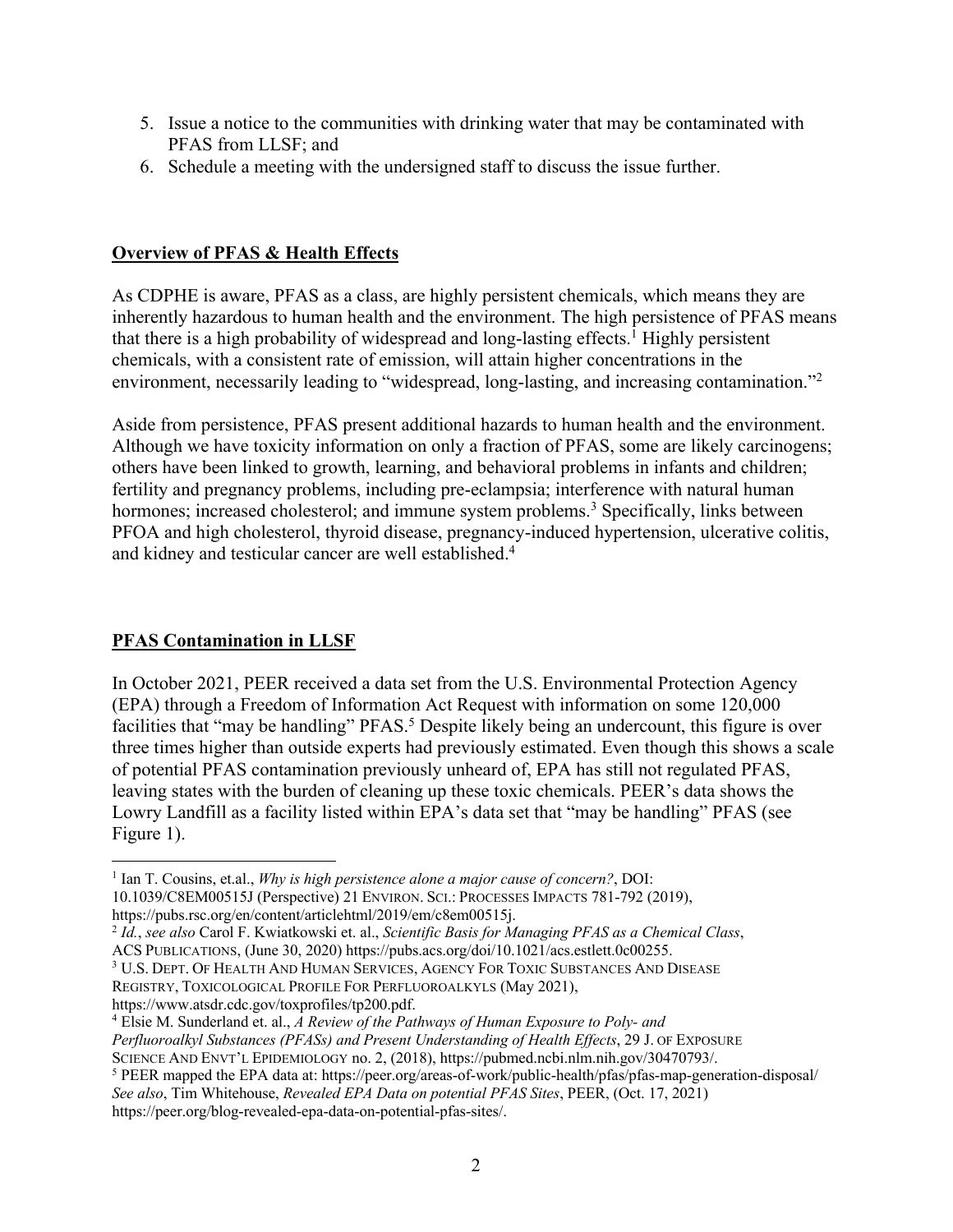#### **Figure 1**



In December 2020, CDPHE tested both the primary sump and secondary sump of the DACWPF and discovered that it contains PFAS. Specifically, CDPHE's tests in the primary sump found 301 parts per trillion (ppt) of perfluorooctanoic acid (PFOA) and approximately 430 ppt of perfluorooctanesulfonic acid (PFOS), two of thousands of PFAS.<sup>6</sup> While in the secondary sump, PFOA was detected at 111 ppt and PFOS was detected at 61 ppt. The annual report also presented detections of PFOA and PFOS in the secondary leachate collection system. This was the first time the secondary sump was sampled for PFAS.

Similar to DACWPF, leachate from LLSF is likely to contain PFAS due to the fact that the waste that DACWPF received was similar to, if not the same as, the waste that was once received by LLSF. In October 1980, LLSF stopped accepting chemical waste that was then diverted to DACWPF. This means that the same chemical compounds that were being disposed of in LLSF were later accepted by DACWPF. So, if PFAS was detected within DACWPF, it is also likely to be found in LLSF.

<sup>6</sup> EPA's CompTox database claims there are 12,039 PFAS, and their National Testing Strategy states there are 6,504. Regardless of how PFAs are defined, there are thousands of chemicals in the class.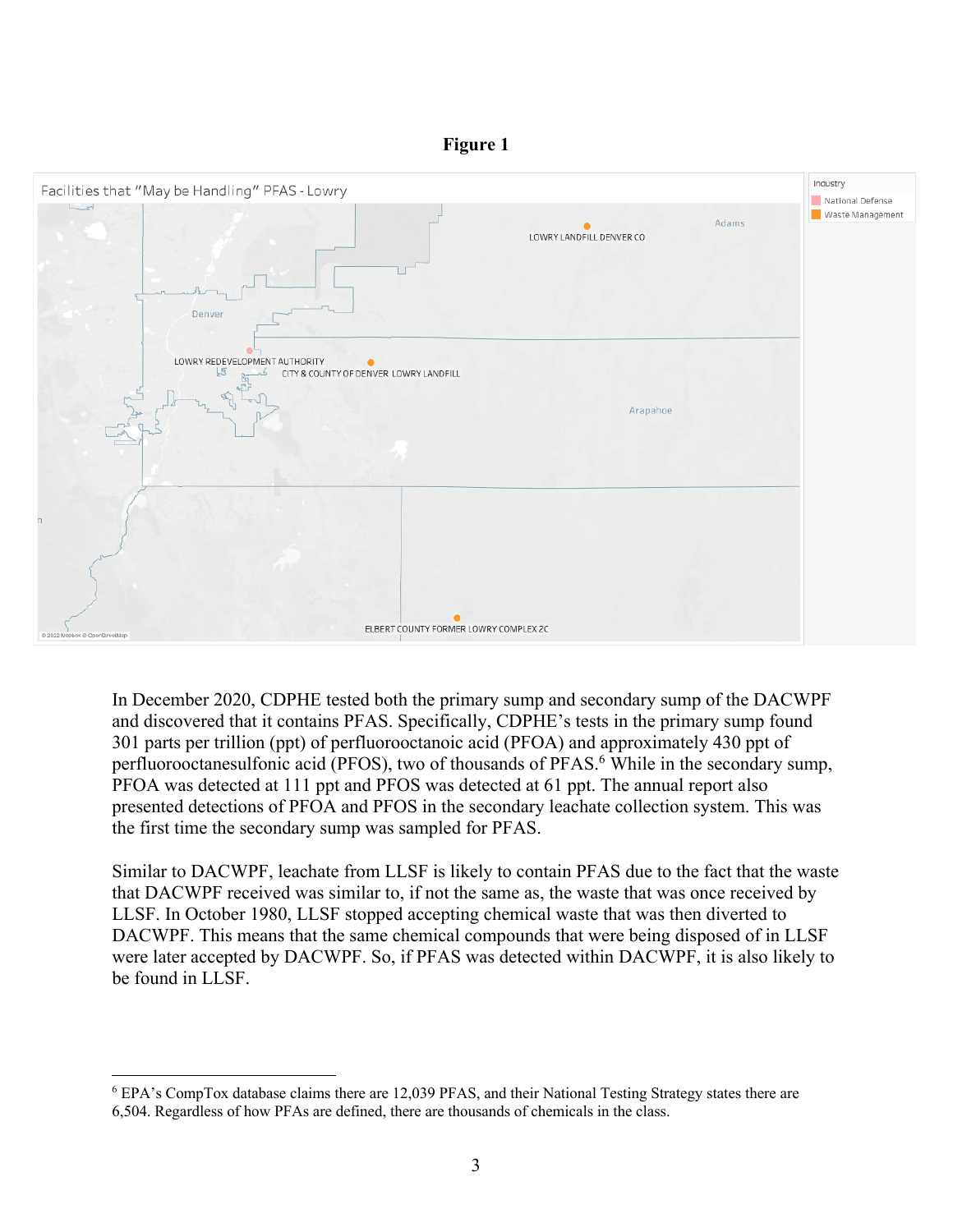Landfill leachate containing PFAS is a major source of groundwater and surface water contamination.7 It is an established problem that landfills place PFAS-laden leachate into local water treatment plants that have no way to effectively remove PFAS.<sup>8</sup> In fact, treatment at wastewater treatment plants can actually lead to additional PFAS in the effluent than the influent.<sup>9</sup> Regular testing is necessary to reveal the real dangers posed by PFAS in landfill leachate and wastewater effluent, which is continuously discharging PFAS to public waters.

## **CDPHE's Authority to Regulate PFAS in Drinking Water**

CDPHE has the legal authority to protect residents and the environment from PFAScontaminated groundwater by monitoring for PFAS and requiring compliance with state water quality standards. CDPHE's mission is to "advanc[e] Colorado's health and protect[ ] the places where we live, learn, work, and play."<sup>10</sup> In carrying out that mandate, it is the responsibility of the CDPHE to "administer and enforce the public health laws of the state of Colorado and the standards, orders, rules, and regulations established issues, or adopted by the board."11 This includes that "[g]roundwater shall be free from pollutants not listed in the tables referred to in section 41.5(B), which alone or in combination with other substances, are in concentrations shown to be  $\dots$  [c]arcinogenic, mutagenic, teratogenic, or toxic to human beings, and/or,  $\dots$  [a] danger to the public health, safety, or welfare."<sup>12</sup>

CDPHE has already publicized information determining that the "[h]ealth effects from PFAS may include pregnancy complications, developmental effects, and liver and kidney effects."13 As the Department knows, the EPA's Lifetime Health Advisory (LHA) levels for these two PFAS - PFOA and PFOS - are 70 ppt in drinking water. Moreover, EPA's updated risk assessments of PFOA and PFOS in November of 2021 indicate that upcoming regulatory limits will be much lower than the LHA.<sup>14</sup> PFOA and PFOS appeared in CDPHE's test of DACWPF at significantly higher concentrations than 70 ppt, and DACWPF is adjacent to LLSF and received the same type of waste that LLSF previously accepted. These concentrations highlight the risks that PFAScontaminated landfill leachate poses to Colorado's residents and environment.

<sup>7</sup> E.A. Crunden, *Toxic PFAS waste that lasts 'forever' poses financial, logistical challenges for landfills*, WASTEDIVE, (Oct. 19, 2020) https://www.wastedive.com/news/pfas-forever-chemicals-waste-disposal-landfillleachate/587042/.

<sup>8</sup> *Id.*

<sup>9</sup> Swadhina Priyadarshini Lenka, Melanie Kah, Lokesh P. Padhye,

A review of the occurrence, transformation, and removal of poly- and perfluoroalkyl substances (PFAS) in wastewater treatment plants, Water Research, Volume 199, 2021, 117187, ISSN 0043-1354, https://doi.org/10.1016/j.watres.2021.117187

<sup>10</sup> Jill Hunsaker Ryam, CO DEPT. OF PUB. HEALTH AND THE ENVT, *Strategic Plan 2019-2023 and Department Implementation Plan FY 2021-22*, https://drive.google.com/file/d/1RupTThbAmfhiz\_FQ0af6uMlsZWJXthNU/view.  $11$  C.R.S. 25-1-109.

<sup>&</sup>lt;sup>12</sup> 5 C.C.R. 1002-41.5.

<sup>13</sup> Water Quality Control Commission Policy 20-1, *Policy for Interpreting the Narrative Water Quality Stadards for Per- and Polyfluoroalkyl Substances (PFAS)*, (July 14, 2020)

https://drive.google.com/file/d/1nmx36TBR8YsSkdvc3M53McmQTh7eD\_Av/view.

<sup>14</sup> https://www.natlawreview.com/article/icymi-epa-takes-big-science-step-towards-setting-drinking-water-standardpfoa-and#:~:text=EPA%20states%20that%20PFOA%20is,set%20for%20PFOA%20at%20zero.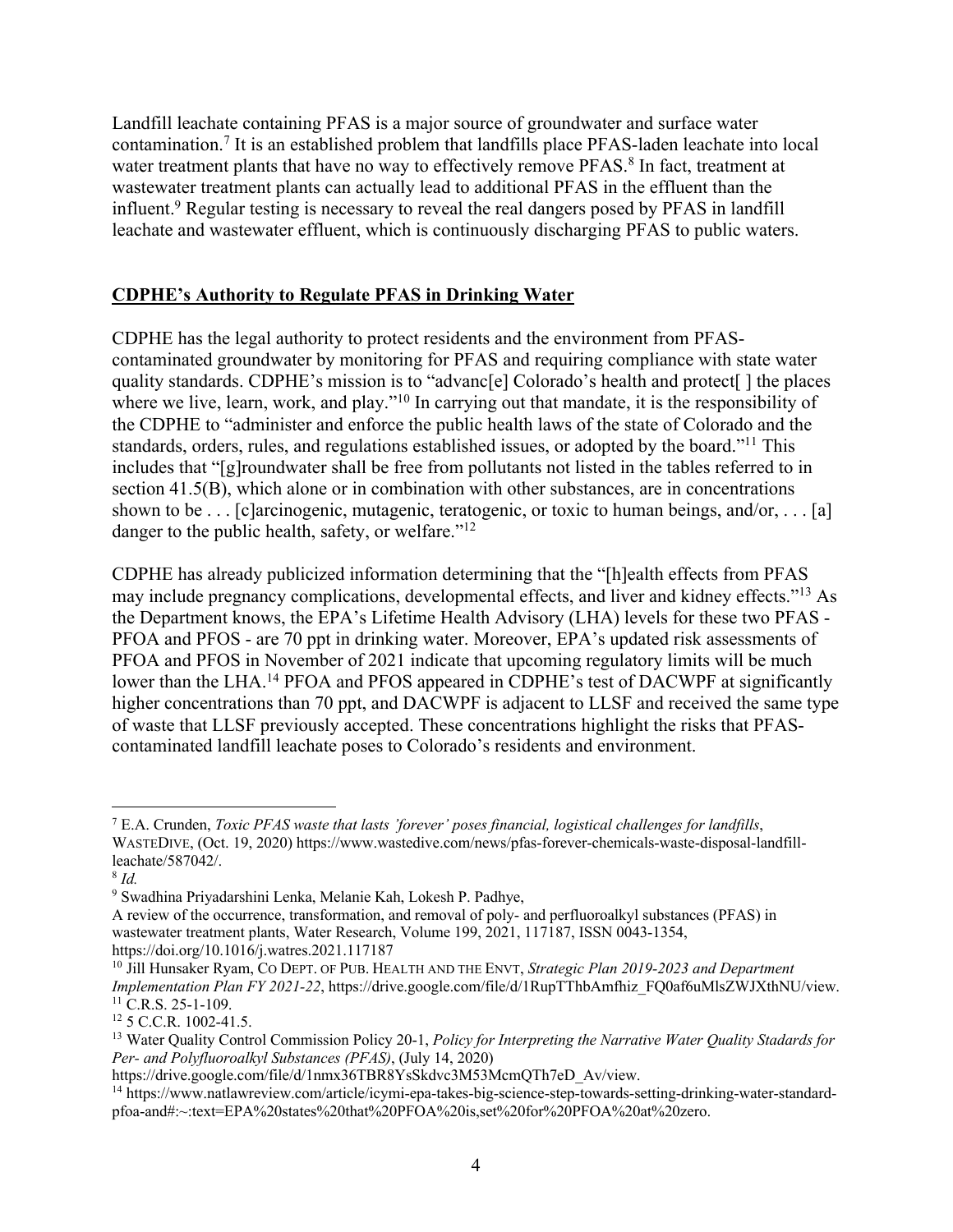Both the LLSF and the DACWPF are uphill from homes that utilize the groundwater for well water, specifically, the Gun Club Estates Development. Groundwater underneath LLSF and DACWPF flows in the direction of wells that use that water to create drinking water for nearby communities. This means that groundwater likely contaminated with PFAS is going to be used as drinking water for nearby communities like the Gun Club Estates Development.

CDPHE should act immediately to protect the state's waters and safeguard public health by testing LLSF and the surrounding area for PFAS.

# **CDPHE's Monitoring Must Use Total Organic Fluorine Testing**

CDPHE is already aware of the importance of testing, as the agency is already planning on testing private wells for 1,4-Dioxane and other volatiles. However, CDPHE must also test for PFAS in order to protect human health and the environment from harmful chemicals.

The analytical chemistry tools used to study and quantify PFAS have evolved to meet the new demands presented by this large class of chemicals.15 EPA currently states that there are thousands of PFAS.16 Current tests can only detect 70 PFAS, failing to identify many PFAS compounds and the full extent of PFAS contamination. However, a Total Organic Fluorine test (TOF) shows the total concentration of organic fluorine. A TOF is indicative of the amount of PFAS, information which is necessary to adequately assess the environmental impact of PFAS contamination.17 The large number of chemicals in the PFAS class spark the need to screen for all PFAS because we cannot detect the individual constituents.

By using a TOF and revealing the presence of unidentified PFAS, CHDPE will understand the total extent of its PFAS contamination and be able to minimize the actual harm of toxic forever chemicals already in the environment.

# **Requests**

Given the dangers PFAS pose to Colorado's residents and environment and the growing evidence of widespread PFAS contamination from LLSF, we reiterate our request that your department take the following actions:

- 1. Immediately develop and implement a plan to regularly test the LLSF for PFAS contamination;
- 2. Immediately develop and implement a plan to regularly test the 3-mile-long off-site plume (which is part of the DADS and found on off-site private property);

<sup>15</sup> Envtl Prot. Agency, *EPA Announces First Validated Laboratory Method to Test for PFAS in Wastewater, Surface Water, Groundwater, Soils*, (Sept. 2, 2021) https://www.epa.gov/newsreleases/epa-announces-first-validatedlaboratory-method-test-pfas-wastewater-surface-water.

<sup>16</sup> PFAS Master List of PFAS Substances, https://comptox.epa.gov/dashboard/chemical-lists/pfasmaster (last visited Jan. 21, 2022).

<sup>17</sup> Lloyd J Winchell et. al., *Analyses of per and polyfluoroalkyl substances (PFAS) through the urban water cycle: Toward achieving an integrated analytical workflow across aqueous, solid, and gaseous matrices in water and wastewater treatment*, (June 20, 2021) https://www.sciencedirect.com/science/article/pii/S0048969721003235.